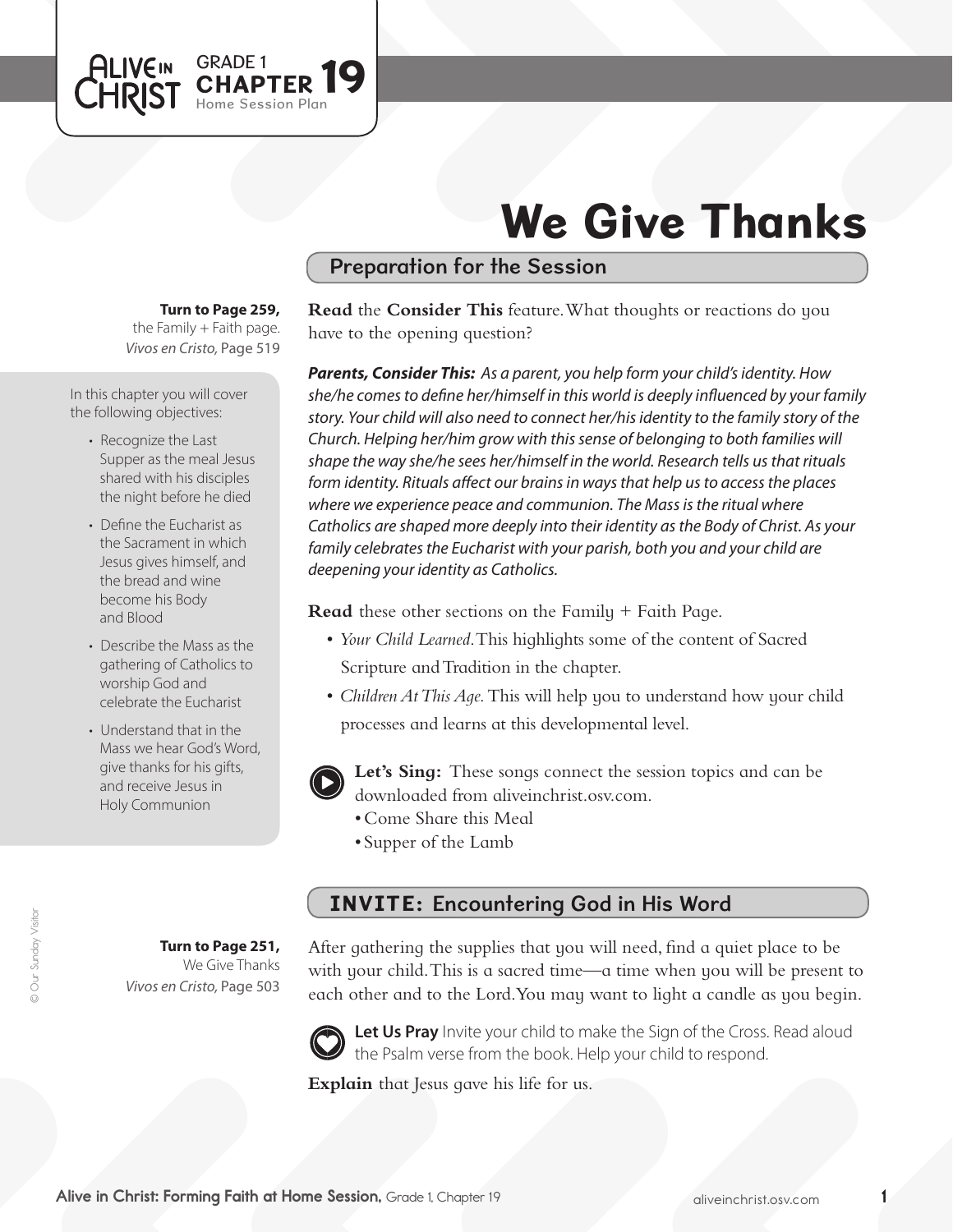**Say:** Jesus gave his life for us and shares that life with us every day. Let's listen to a reading from the Gospel of Matthew to hear how.



**Guide** your child through the Preparing for God's Word Ritual you learned in the Introduction Session or play Track 1 of the Songs of Scripture CD.

- Proclaim God's Word in the Parchment Paper box on the page.
- Maintain several moments of silence.
- Ask: What did you hear God say to you today?

**Invite** your child to respond and also share what you heard.

Now, look at the *What Do You Wonder?* box.

Say: Jesus shared a meal with his friends. He told them that he was giving them a special gift. He gave them himself in Holy Communion.

**Invite** your child to respond to the questions. Ask what else they might wonder about this meal that Jesus shared with his disciples.

### DISCOVER: Learning God's Truth

**Turn to Page 252,** The Eucharist *Vivos en Cristo,* Page 505 **Read** aloud the first paragraph.

**Explain** to your child that an important part of the Mass recalls Jesus' last meal with his friends before his Death. Tell him/her this meal is known as the Last Supper.

Hold up an index card with the Catholic Faith Word, Last Supper, written on it. Have your child read it. Go to the Catholic Faith Words box and read the definition. Ask your child to retell it to you in his/her own words.



**Proclaim** "The Last Supper."

**Complete** the gold-star activity.

Ask: When do you hear these words at Mass? Explain that the priest says these words when God changes the bread and wine into the Body and Blood of Christ.

**Tell** your child that Jesus promised that he would always be with his friends. Explain that Jesus is present in every Sacrament.

**Read** aloud the paragraph.

**Turn to Page 253,**  Giving Thanks *Vivos en Cristo,* Page 507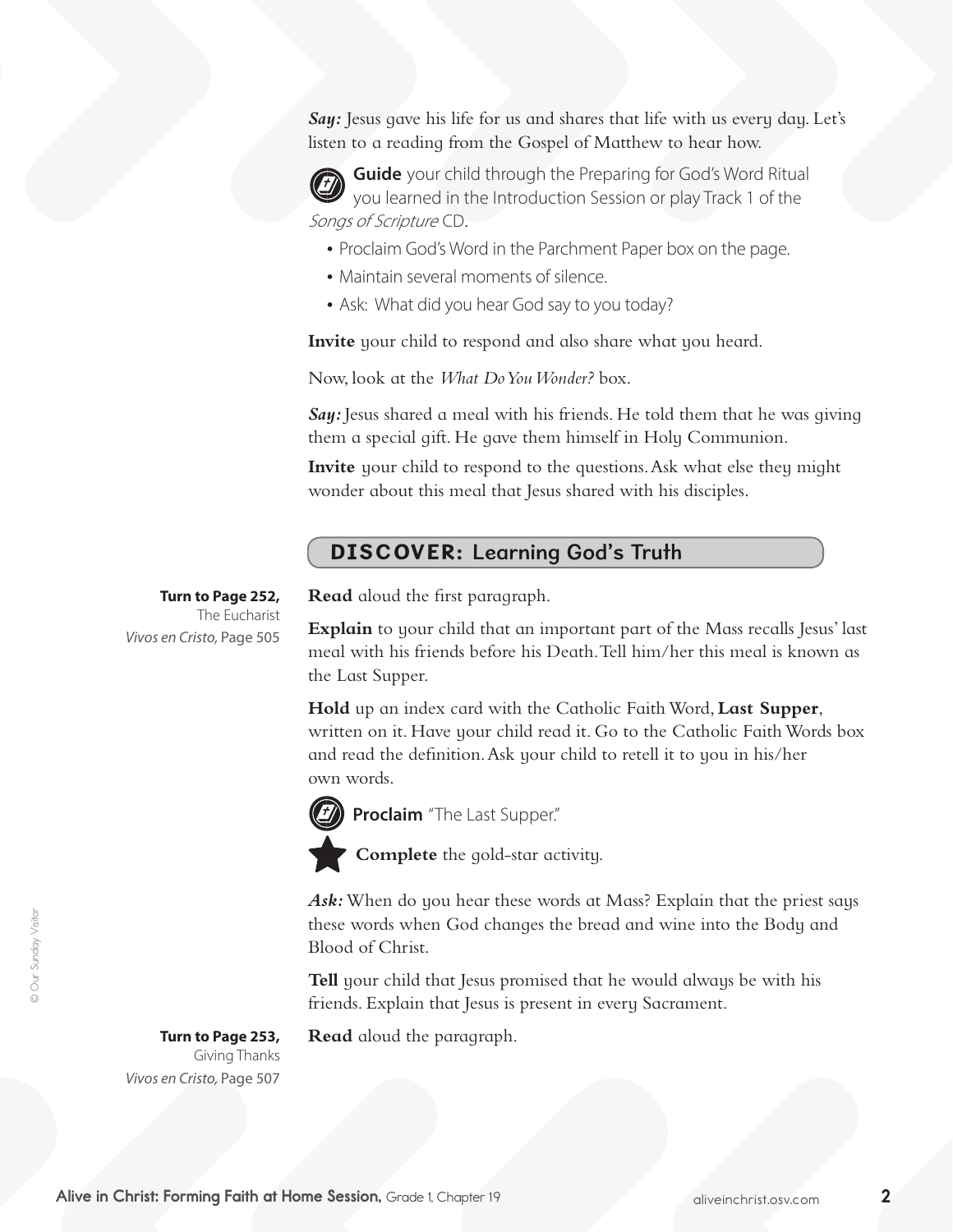Show an index card to introduce your child to the Catholic Faith Word, **Eucharist**. Have your child practice pronouncing the word. Read the definition from the Catholic FaithWords Box. Ask your child to retell it to you in his/her own words.

**Tell** your child that the Eucharist has words and actions that show that Jesus is present.

**Ask** if she/he recalls the words of Jesus that the priest says during Mass. Tell your child that the priest and people at Mass continue to do what Jesus told the disciples to do at the Last Supper.

**Explain** that Jesus' Body and Blood are under the appearances of bread and wine, by saying, "It still looks like bread and wine, but it is really Jesus himself."

**Direct** your child to tell you what they think is happening in the picture on this page.

**Read** aloud the two paragraphs.

**Show** your child index cards with the Catholic Faith Words, Mass and **Holy Communion**, written on them. Read their definitions in the Catholic FaithWords box.Ask your child to retell it to you in his/her own words.

**Point** out the pictures.

Ask: What things do Catholics do at Mass?

**Have** your child name key words from each caption of the pictures on this page and on page 255. (gather, sing, pray, listen to readings, Body and Blood of Jesus, receive Jesus in Holy Communion)

**Tell** your child that family celebrations and Mass have similarities.

Talk about your favorite family celebration and why it's your favorite. (people are gathered, special food, candles, etc.)

**Tell** them that Mass is our special meal because bread and wine become Jesus himself. If applicable, explain to the children that next year they will prepare to receive Jesus in Holy Communion.

You may want to sing "Come Share this Meal" or "Supper of the Lamb" from the *Songs of Scripture* CD.The lyrics are available at aliveinchrist.osv.com.

**Have** your child complete the Connect Your Faith activity.

**Turn to Page 254,** During Mass *Vivos en Cristo,* Page 509

**Turn to Page 255,** During Mass (cont'd) *Vivos en Cristo,* Page 511